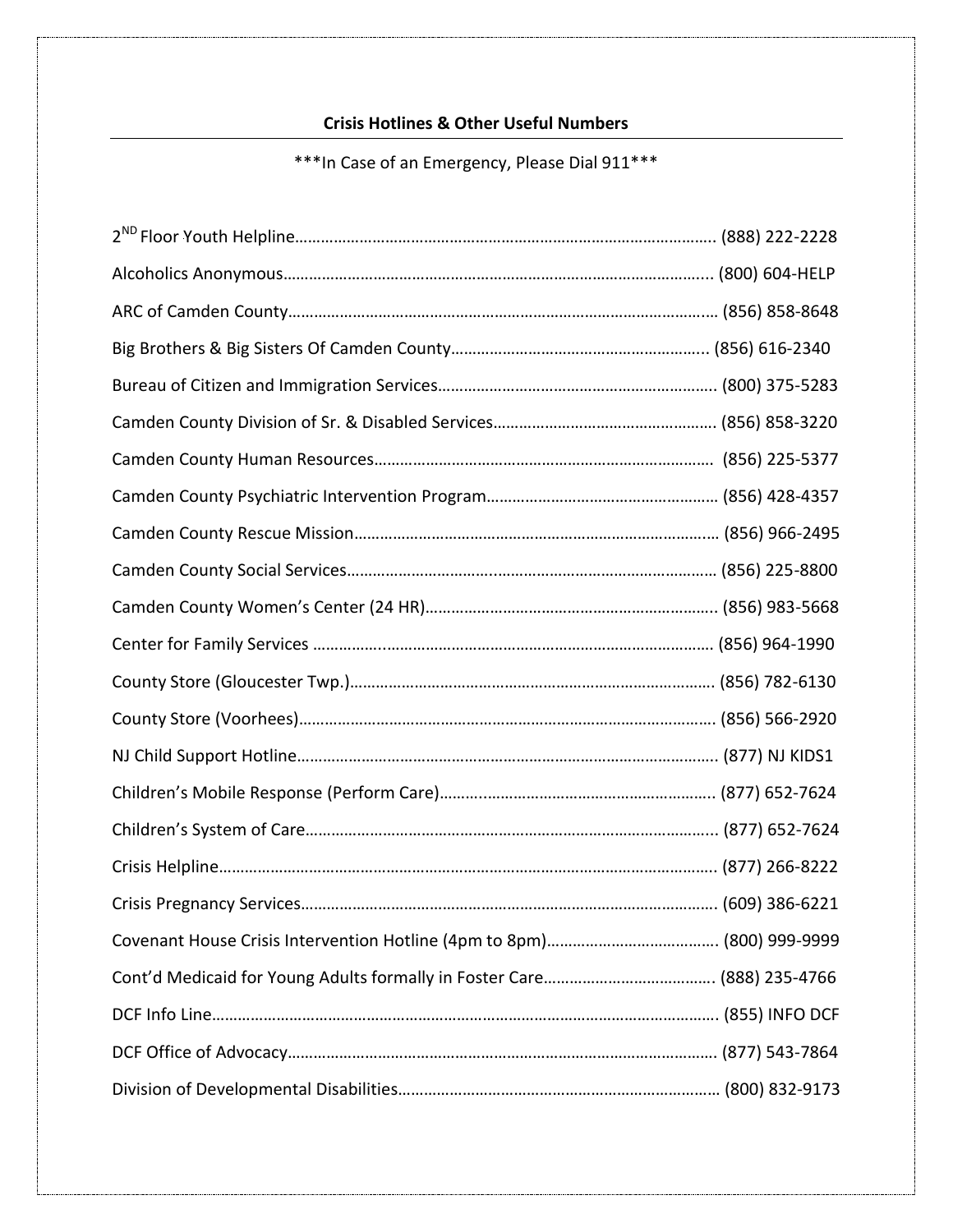| Division of Child Protection & Permanency (NJ Child Abuse Hotline) (877) NJ ABUSE |  |
|-----------------------------------------------------------------------------------|--|
|                                                                                   |  |
|                                                                                   |  |
|                                                                                   |  |
|                                                                                   |  |
|                                                                                   |  |
|                                                                                   |  |
|                                                                                   |  |
|                                                                                   |  |
|                                                                                   |  |
|                                                                                   |  |
|                                                                                   |  |
|                                                                                   |  |
|                                                                                   |  |
|                                                                                   |  |
|                                                                                   |  |
|                                                                                   |  |
|                                                                                   |  |
|                                                                                   |  |
|                                                                                   |  |
|                                                                                   |  |
|                                                                                   |  |
|                                                                                   |  |
|                                                                                   |  |
|                                                                                   |  |